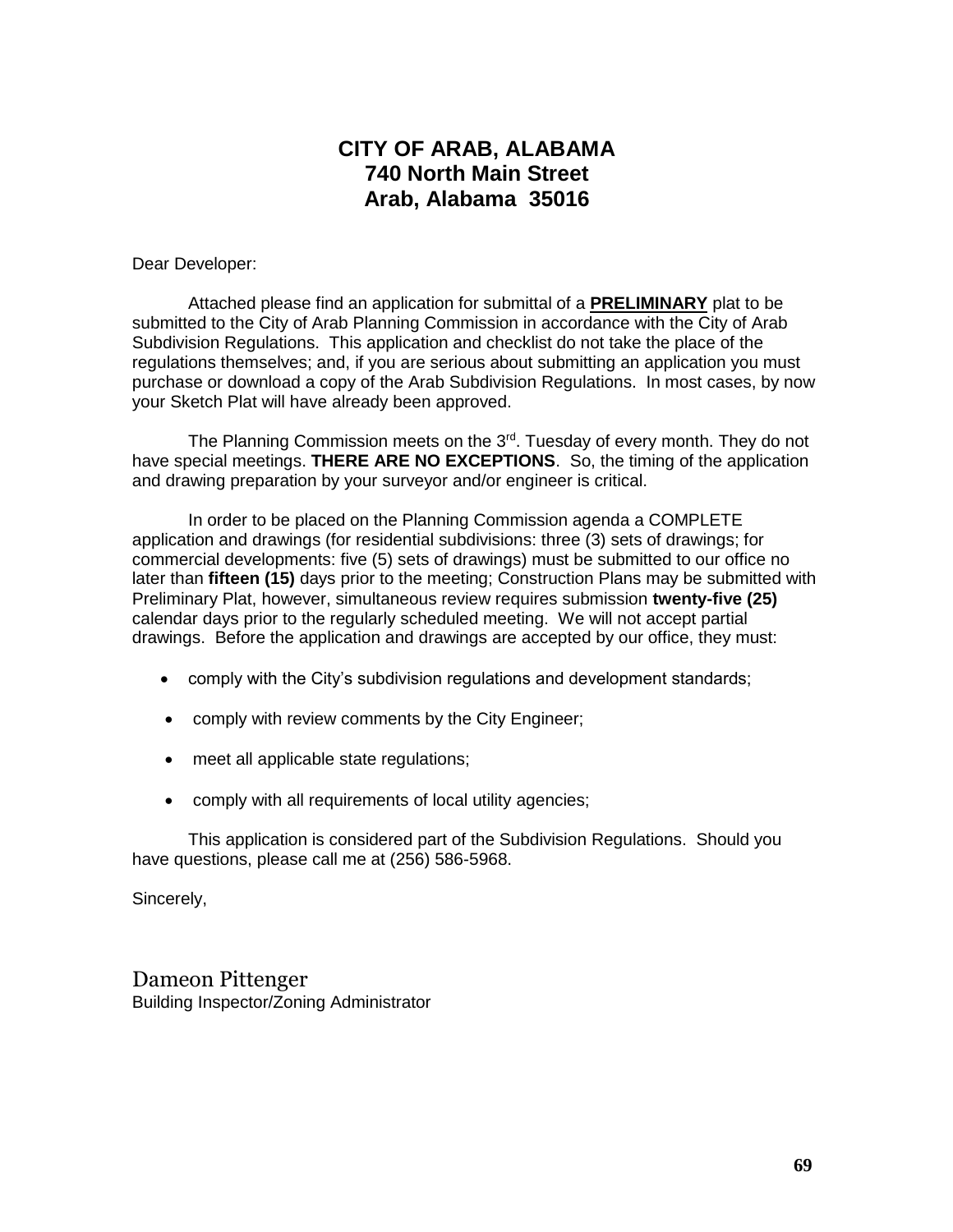| APPLICATION FOR SUBDIVISION/DEVELOPMENT APPROVAL                       | CITY OF ARAB, ALABAMA |  |
|------------------------------------------------------------------------|-----------------------|--|
| <b>Type of Approval:</b> (Check one) () Sketch () Preliminary () Final |                       |  |
| () Major Plat Date of Meeting                                          |                       |  |

| Proposed Name of Subdivision/Development                                                                                                                                                                                      | <u> 1989 - John Stein, Amerikaansk politiker († 1908)</u> |  |
|-------------------------------------------------------------------------------------------------------------------------------------------------------------------------------------------------------------------------------|-----------------------------------------------------------|--|
| Property Owner(s) example and the contract of the contract of the contract of the contract of the contract of the contract of the contract of the contract of the contract of the contract of the contract of the contract of |                                                           |  |
|                                                                                                                                                                                                                               |                                                           |  |
|                                                                                                                                                                                                                               |                                                           |  |
| Registered Surveyor Manual Account of the Surveyor Contractor and the Surveyor Contractor and the Surveyor                                                                                                                    |                                                           |  |
|                                                                                                                                                                                                                               |                                                           |  |
|                                                                                                                                                                                                                               |                                                           |  |
|                                                                                                                                                                                                                               |                                                           |  |
|                                                                                                                                                                                                                               |                                                           |  |
|                                                                                                                                                                                                                               |                                                           |  |
|                                                                                                                                                                                                                               |                                                           |  |
|                                                                                                                                                                                                                               |                                                           |  |
|                                                                                                                                                                                                                               |                                                           |  |
| Gross Acreage of Property to be Subdivided or Combined_________________ acres                                                                                                                                                 |                                                           |  |
| If Subdivided: Total # of Lots ________________ Avg. Lot Size ______________ ft. by ________________ ft.                                                                                                                      |                                                           |  |
| Avg. Lot Size _________________ sq. ft. Zoning ___________                                                                                                                                                                    |                                                           |  |
| Available: () City Sewer () City Water Lines () Electric Power Lines                                                                                                                                                          |                                                           |  |
| Do you own land adjoining the parcel(s) being reviewed? ________________________                                                                                                                                              |                                                           |  |
| If so, will adjoining lands be subdivided later? _______________________________                                                                                                                                              |                                                           |  |

NOTE: The Preliminary Plat, Construction Plans, and Final Plat will be reviewed at the appropriate stages by the City's Consulting Civil Engineer firm prior to approval, to ensure the Subdivision Regulations are being followed. The Civil Engineer will provide a copy of all necessary corrections and recommendations to the Planning Commission and the developer on record. Also, all construction must be inspected by the City's Consulting Civil Engineer prior to being covered by additional construction.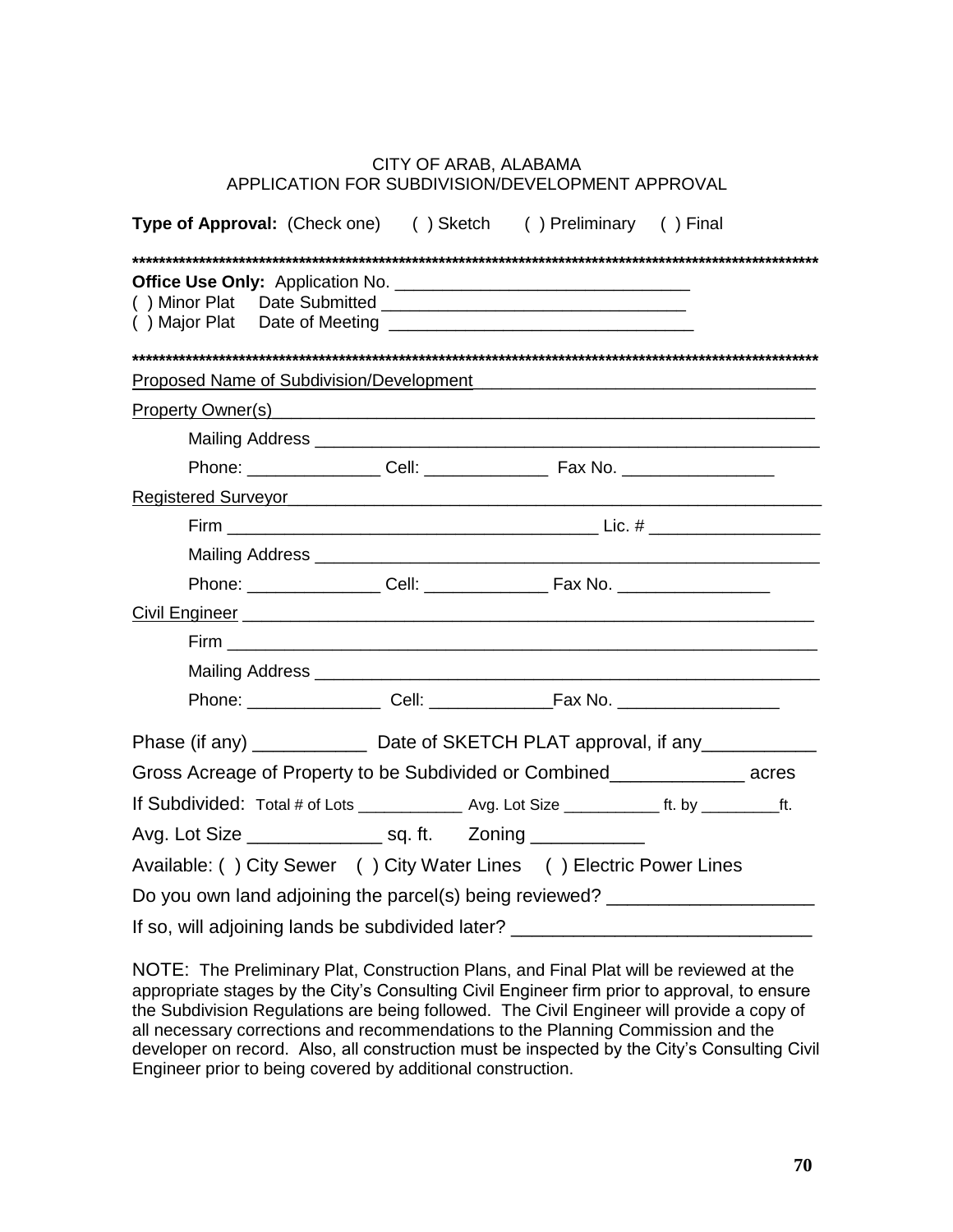#### **PROPERTY OWNER CERTIFICATION**

As owner(s) of the above property, I submit this application for subdivision/development approval and hereby certify that I am ultimately responsible for the information provided in this application.

I also agree not to hold the Arab Planning Commission, the City of Arab, Alabama, or its City Council liable for any information or construction inspections provided by City employees or inspectors, or by surveyor, engineers, contractors or sub-contractors employed by myself, during the design or construction of the subject subdivision.

I further certify that a qualified, licensed contractor or a registered civil engineer in my employ, will oversee the various elements of the subdivision construction, said contractor or engineer to be identified in writing prior to final approval of the PRELIMINARY PLAT.

**I further certify that I am aware of the current City of Arab Subdivision Regulations, have read said regulations and will abide by them during the subdivision of the subject property. BY MY HAND AND SEAL;**

| <b>SIGNATURE:</b> | <b>DATF:</b> |
|-------------------|--------------|
|                   |              |
| <b>SIGNATURE:</b> | DATF:        |

#### **SURVEYOR CERTIFICATION**

As registered land surveyor identified herein, I do hereby certify that I have been employed by the above property owner(s) to survey, draw and certify the subdivision plat attached in accordance with all State and local laws and regulations. I hereby certify that I am aware of the current City of Arab Subdivision Regulations, have read said regulations and will abide by them during the subdivision of the subject property. BY MY HAND AND SEAL;

\_\_\_\_\_\_\_\_\_\_\_\_\_\_\_\_\_\_\_\_\_\_ \_\_\_\_\_\_\_\_\_\_\_\_\_\_ \_\_\_\_\_\_\_\_\_\_\_\_\_\_\_\_\_\_\_\_\_\_

Signature Date **Date** (State Registration No.)

#### **ENGINEERS CERTIFICATION**

As registered Civil Engineer identified herein, I do hereby certify that I have been employed by the above property owner(s) to complete engineering requirements for the specified subdivision plat attached in accordance with all State and local laws and regulations. I hereby certify that I am aware of the current City of Arab Subdivision Regulation, have read said regulations and will abide by them during the subdivision of the subject property. BY MY HAND AND SEAL;

\_\_\_\_\_\_\_\_\_\_\_\_\_\_\_\_\_\_\_\_\_\_ \_\_\_\_\_\_\_\_\_\_\_\_\_ \_\_\_\_\_\_\_\_\_\_\_\_\_\_\_\_\_\_\_\_\_\_\_ Signature Date **Date** (State Registration No.)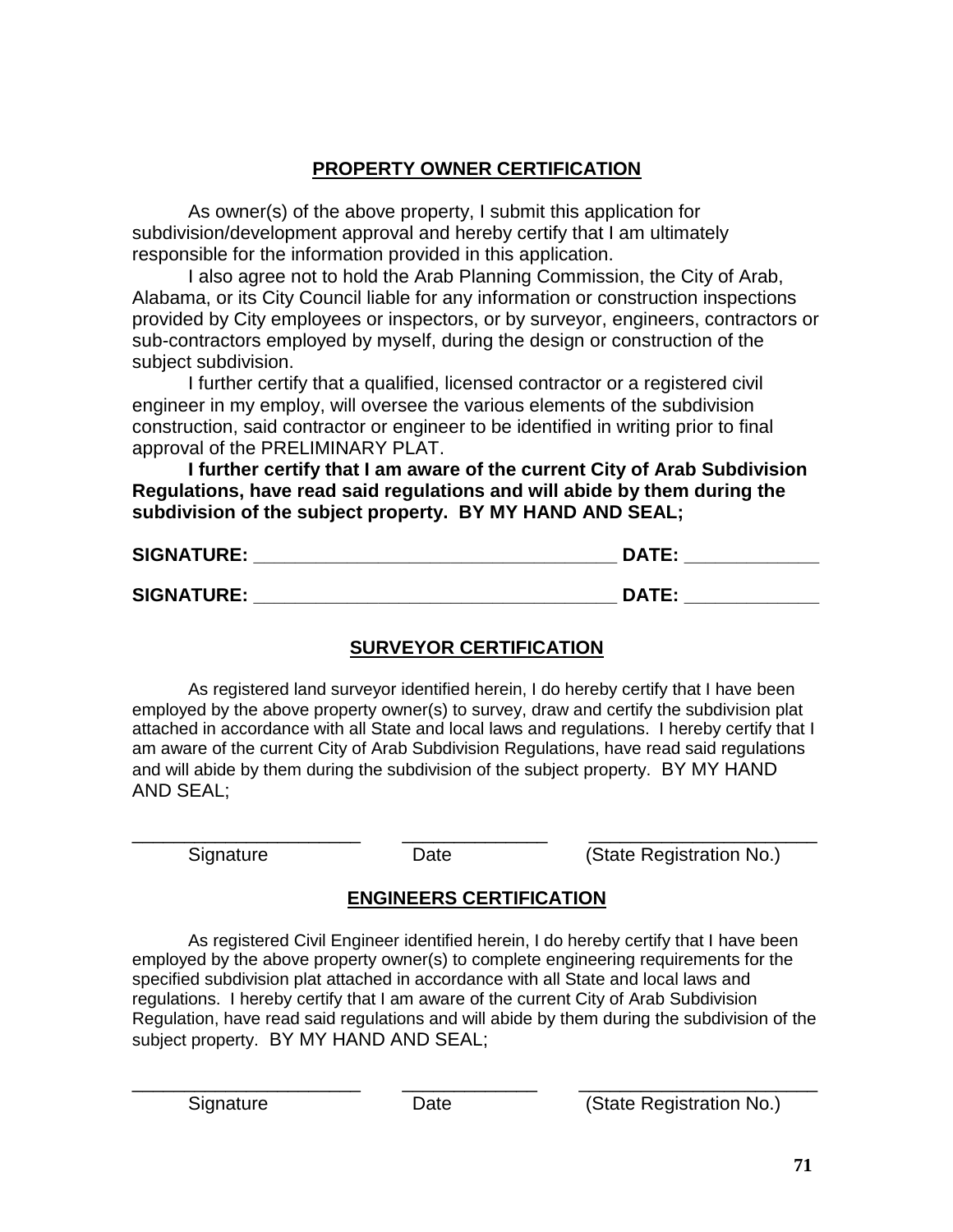# **APPENDIX III**

### **SUBDIVISION/DEVELOPMENT RECORD PRELIMINARY PLAT CHECKLIST**

| Name Of Subdivison/Development                                                                                                                                                                                                       |
|--------------------------------------------------------------------------------------------------------------------------------------------------------------------------------------------------------------------------------------|
|                                                                                                                                                                                                                                      |
| Owner                                                                                                                                                                                                                                |
|                                                                                                                                                                                                                                      |
|                                                                                                                                                                                                                                      |
|                                                                                                                                                                                                                                      |
|                                                                                                                                                                                                                                      |
|                                                                                                                                                                                                                                      |
|                                                                                                                                                                                                                                      |
|                                                                                                                                                                                                                                      |
| Telephone <u>the contract of the contract of the contract of the contract of the contract of the contract of the contract of the contract of the contract of the contract of the contract of the contract of the contract of the</u> |
|                                                                                                                                                                                                                                      |
| CHECKLIST (Developer: Please check-mark if provided)                                                                                                                                                                                 |
| Deed book and page of record of the legal owner.<br>Date, north point, scale.                                                                                                                                                        |
| Caption – location by quarter section, township, range, city, county, state.<br>$\overline{\phantom{a}}$                                                                                                                             |
| Acreage subdivided/combined.                                                                                                                                                                                                         |
| Vicinity map.                                                                                                                                                                                                                        |
| Exact length and bearing of the exterior boundaries of the tract.<br>Location of existing physical features on the property and adjoining properties.                                                                                |
| Names of adjacent subdivisions/developments.                                                                                                                                                                                         |
| Names and addresses of record owners of adjoining land.                                                                                                                                                                              |
| Proposed minimum building setback lines.                                                                                                                                                                                             |